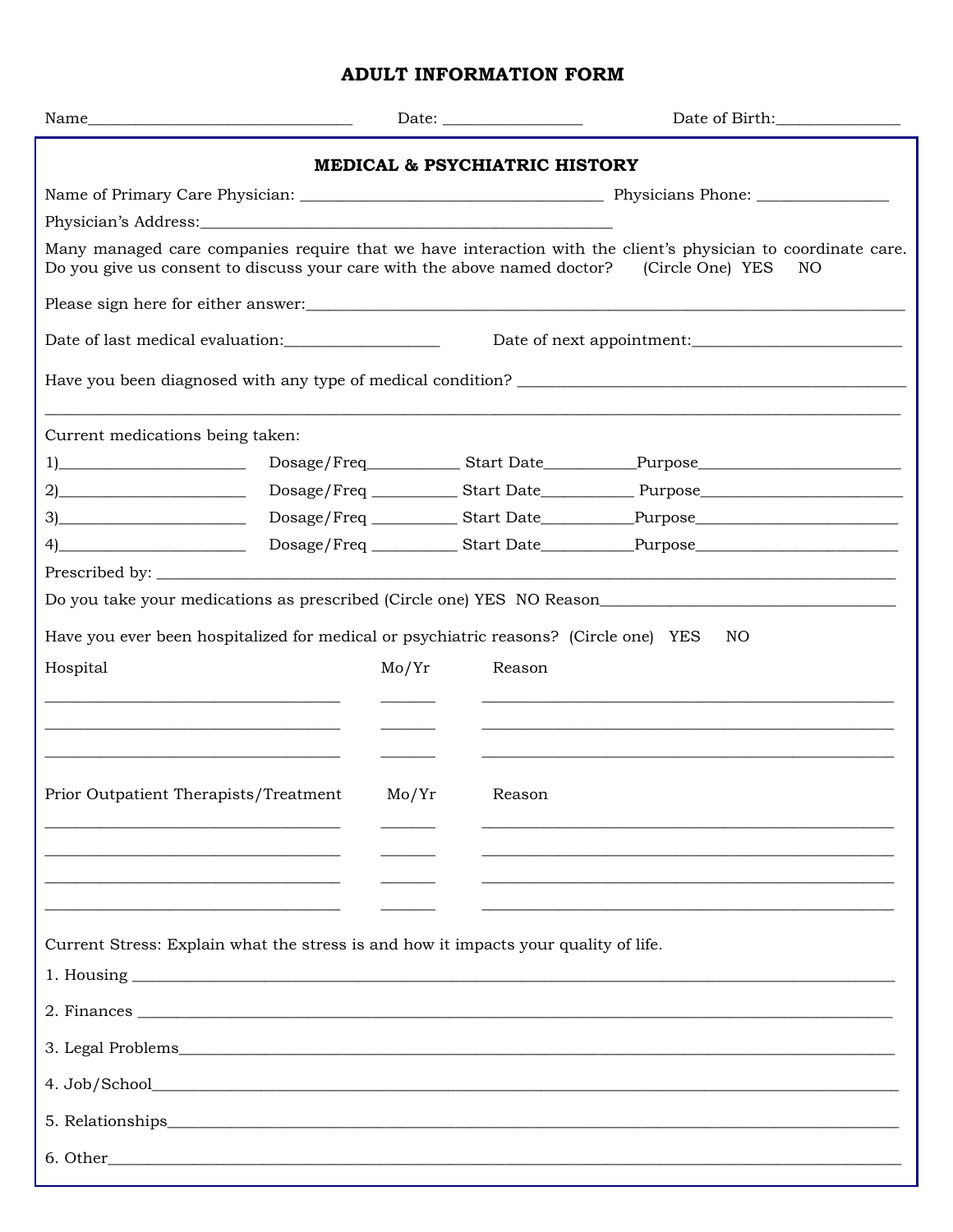| Do you use recreational drugs?<br>If no, have you used previously?<br>Type of Drug                                                                                                                                                                                                                                                                                                                                                                                                            | (Circle One)<br>(Circle One) |  | YES NO<br>How much |  | How often                                                                                                                                                                                     |  |  |
|-----------------------------------------------------------------------------------------------------------------------------------------------------------------------------------------------------------------------------------------------------------------------------------------------------------------------------------------------------------------------------------------------------------------------------------------------------------------------------------------------|------------------------------|--|--------------------|--|-----------------------------------------------------------------------------------------------------------------------------------------------------------------------------------------------|--|--|
| Do you drink alcohol? (Circle One) YES NO<br>If yes, please list:<br>Type of Alcohol                                                                                                                                                                                                                                                                                                                                                                                                          |                              |  | How much           |  | If no, did you drink previously? (Circle one) YES<br>NO<br>How often<br><u> 1980 - Johann Barn, amerikan bernama di sebagai bernama di sebagai bernama di sebagai bernama di sebagai bern</u> |  |  |
| Have you ever felt the need to cut down on your drinking?<br>(Circle One) YES NO<br>Have people annoyed you by criticizing how much you drink?<br>(Circle One) YES NO<br>(Circle One) YES NO<br>Have you ever felt guilty about drinking?<br>Have you ever felt the need to drink first thing in the morning to steady your nerves and get rid of a hangover?<br>Do you smoke cigarettes? (Circle One) YES NO<br>Do you use other forms of tobacco? (Circle One) YES<br>NO If yes, what kind? |                              |  |                    |  |                                                                                                                                                                                               |  |  |
|                                                                                                                                                                                                                                                                                                                                                                                                                                                                                               |                              |  |                    |  | Describe any important medical history, chronic ailments, or other health problems you experience:                                                                                            |  |  |
|                                                                                                                                                                                                                                                                                                                                                                                                                                                                                               |                              |  |                    |  | Do you exercise regularly? (Circle One) YES NO __________________________________<br>Do you eat balanced meals regularly (Circle One) YES NO If no, please explain_______________________     |  |  |
|                                                                                                                                                                                                                                                                                                                                                                                                                                                                                               |                              |  |                    |  |                                                                                                                                                                                               |  |  |
| What works to help calm you down? What does not work to help calm you down?                                                                                                                                                                                                                                                                                                                                                                                                                   |                              |  |                    |  |                                                                                                                                                                                               |  |  |
| <u> 1989 - John Harry Harry Harry Harry Harry Harry Harry Harry Harry Harry Harry Harry Harry Harry Harry Harry H</u><br>What do you think you need to better take care of yourself?                                                                                                                                                                                                                                                                                                          |                              |  |                    |  |                                                                                                                                                                                               |  |  |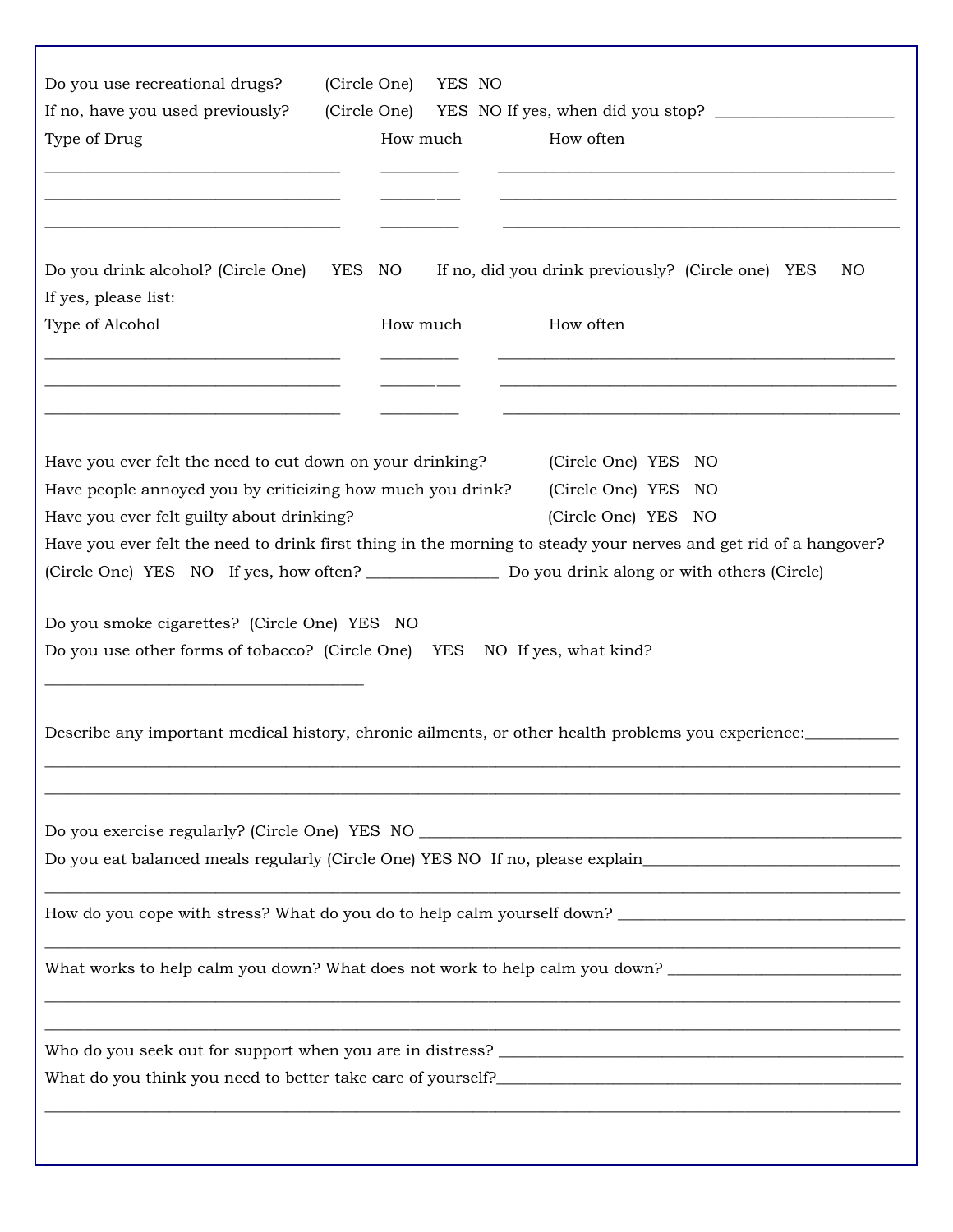### **FAMILY MEDICAL HISTORY**

Describe any other health problems or important medical history about your immediate family members and close relatives, including chronic ailments:

Do you have any close relatives (father, mother, brother, sister, grandparent) who have experienced depression, anxiety, or other emotional difficulties? Please list:

### **SCHOOL HISTORY**

| or teachers? (Circle One) YES NO                                                                                |  | If yes, please   |  | Did you experience any developmental, academic or behavior problems as a child or while in school, with peers |  |
|-----------------------------------------------------------------------------------------------------------------|--|------------------|--|---------------------------------------------------------------------------------------------------------------|--|
|                                                                                                                 |  |                  |  | What was the last year of school you completed? ___________ If you did not complete high school, please       |  |
| Please list schools (1) currently attending, (2) last attended, (3) graduated:                                  |  |                  |  |                                                                                                               |  |
|                                                                                                                 |  |                  |  |                                                                                                               |  |
| (2)                                                                                                             |  |                  |  |                                                                                                               |  |
|                                                                                                                 |  |                  |  |                                                                                                               |  |
|                                                                                                                 |  |                  |  |                                                                                                               |  |
| Growing up, what type of class were you in: $\square$ Regular $\square$ Gifted $\square$ Resource $\square$ SED |  |                  |  |                                                                                                               |  |
|                                                                                                                 |  |                  |  | Did you experience bullying? (Circle One) YES NO If yes, how and when                                         |  |
|                                                                                                                 |  |                  |  |                                                                                                               |  |
|                                                                                                                 |  |                  |  |                                                                                                               |  |
|                                                                                                                 |  |                  |  |                                                                                                               |  |
|                                                                                                                 |  |                  |  |                                                                                                               |  |
|                                                                                                                 |  |                  |  |                                                                                                               |  |
|                                                                                                                 |  |                  |  |                                                                                                               |  |
| What is your preferred style of learning:                                                                       |  | $\square$ Visual |  | $\Box$ Auditory $\Box$ Kinesthetic                                                                            |  |
|                                                                                                                 |  |                  |  |                                                                                                               |  |
|                                                                                                                 |  |                  |  |                                                                                                               |  |
|                                                                                                                 |  |                  |  |                                                                                                               |  |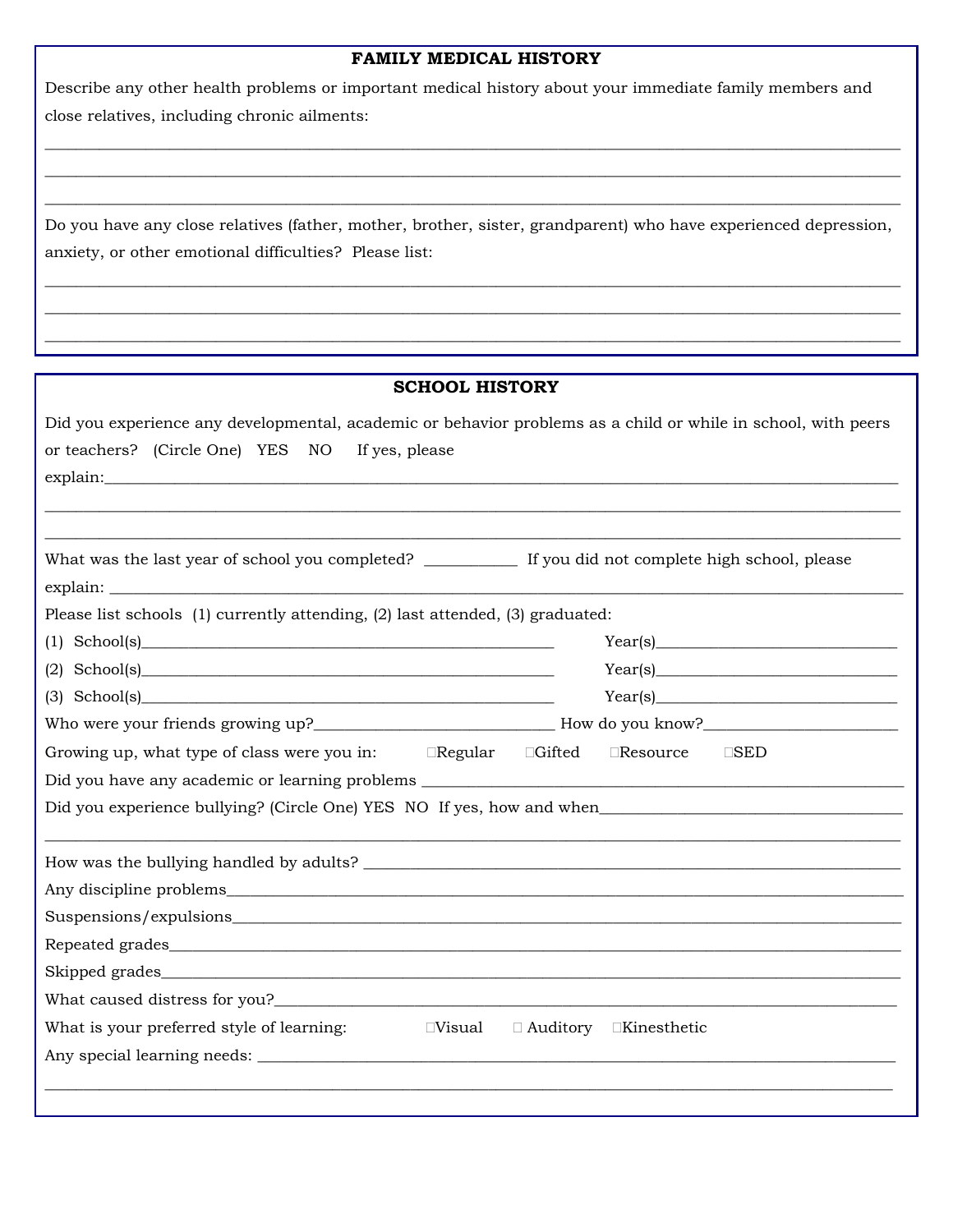## **FAMILY and SUPPORT HISTORY**

|               | How would you describe your current support network? (friends, relatives, etc.):                                                                                                                                               |     |               |                                                                                                                      |
|---------------|--------------------------------------------------------------------------------------------------------------------------------------------------------------------------------------------------------------------------------|-----|---------------|----------------------------------------------------------------------------------------------------------------------|
|               |                                                                                                                                                                                                                                |     |               |                                                                                                                      |
|               | Please check all information which applies to your biological parents:                                                                                                                                                         |     |               |                                                                                                                      |
| <b>MOTHER</b> | <u>_</u> __ living                                                                                                                                                                                                             |     | <b>FATHER</b> | <u>___</u> living                                                                                                    |
|               | deceased                                                                                                                                                                                                                       |     |               | ___ deceased                                                                                                         |
|               | __ married                                                                                                                                                                                                                     |     |               | __ married                                                                                                           |
|               | ___ divorced<br>remarried # of times                                                                                                                                                                                           |     |               | ___ divorced<br>____ remarried ___# of times                                                                         |
|               |                                                                                                                                                                                                                                |     |               |                                                                                                                      |
|               |                                                                                                                                                                                                                                |     |               | Do you consider someone else (step-parent, grandparent, etc.) to be one or both of your "real" parents? Whom?        |
|               |                                                                                                                                                                                                                                |     |               |                                                                                                                      |
|               | Father                                                                                                                                                                                                                         |     |               | <u> Andreas Andreas Andreas Andreas Andreas Andreas Andreas Andreas Andreas Andreas Andreas Andreas Andreas Andr</u> |
|               |                                                                                                                                                                                                                                |     |               |                                                                                                                      |
|               |                                                                                                                                                                                                                                |     |               |                                                                                                                      |
|               | Currently: experience and the second contract of the second contract of the second contract of the second contract of the second contract of the second contract of the second contract of the second contract of the second c |     |               |                                                                                                                      |
|               |                                                                                                                                                                                                                                |     |               |                                                                                                                      |
|               |                                                                                                                                                                                                                                |     |               |                                                                                                                      |
|               |                                                                                                                                                                                                                                |     |               |                                                                                                                      |
|               |                                                                                                                                                                                                                                |     |               |                                                                                                                      |
|               | How were you disciplined growing up?                                                                                                                                                                                           |     |               |                                                                                                                      |
|               | List first names and ages of brothers & sisters, including yourself:                                                                                                                                                           |     |               |                                                                                                                      |
| Name          |                                                                                                                                                                                                                                | Age |               | Relationship (natural, step, half, etc.)                                                                             |
|               | <u> 1989 - Johann Harry Harry Harry Harry Harry Harry Harry Harry Harry Harry Harry Harry Harry Harry Harry Harry</u>                                                                                                          |     |               |                                                                                                                      |
|               |                                                                                                                                                                                                                                |     |               |                                                                                                                      |
|               | Describe any family problems which occurred while growing up related to:                                                                                                                                                       |     |               |                                                                                                                      |
|               |                                                                                                                                                                                                                                |     |               |                                                                                                                      |
|               |                                                                                                                                                                                                                                |     |               |                                                                                                                      |
|               |                                                                                                                                                                                                                                |     |               |                                                                                                                      |
|               |                                                                                                                                                                                                                                |     |               |                                                                                                                      |
|               |                                                                                                                                                                                                                                |     |               |                                                                                                                      |
|               |                                                                                                                                                                                                                                |     |               |                                                                                                                      |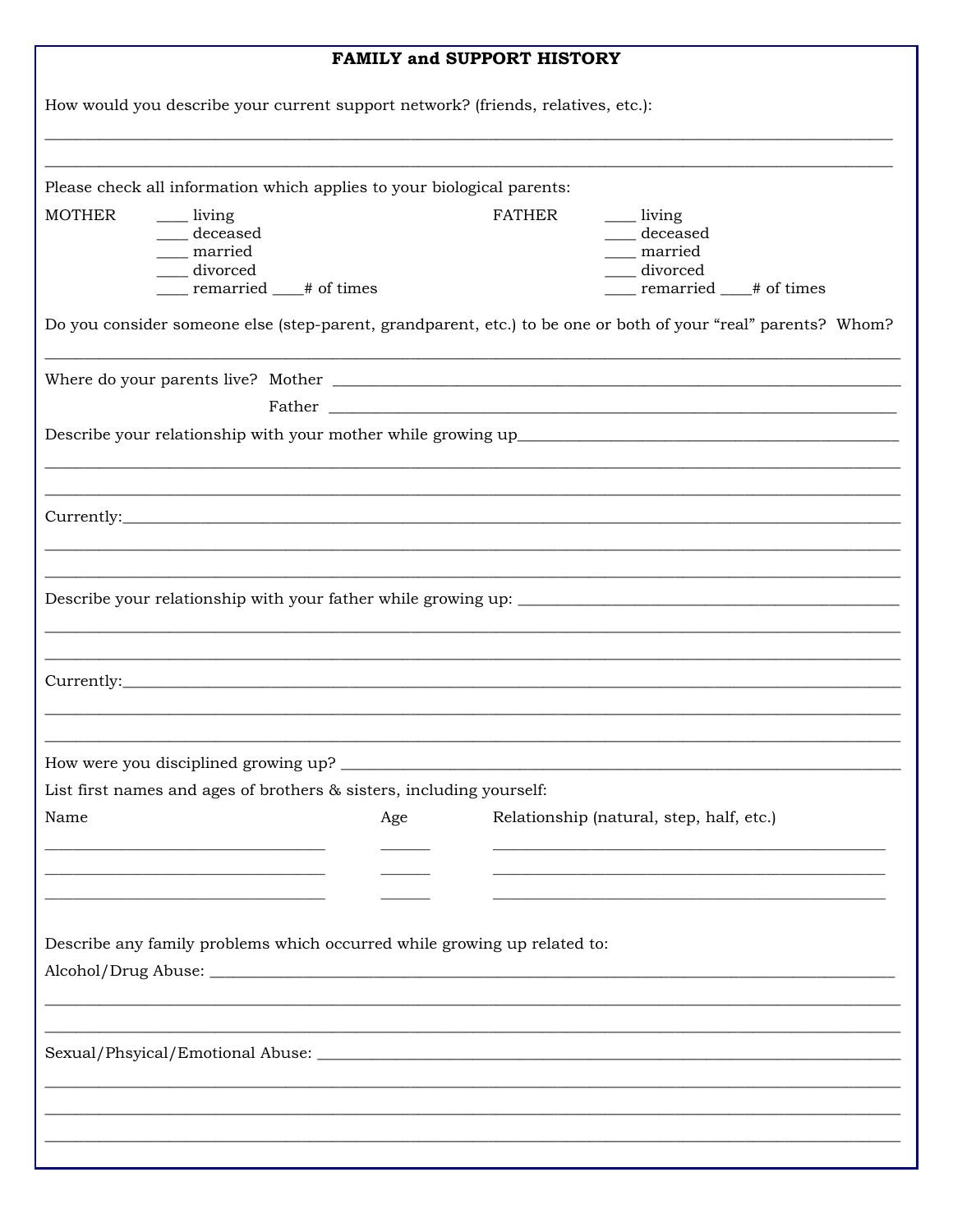### **MARITAL HISTORY**

| Marital status: __Single __Married __Separated __Divorced __Widowed __Living w/someone                               |                                                                                                                      |
|----------------------------------------------------------------------------------------------------------------------|----------------------------------------------------------------------------------------------------------------------|
|                                                                                                                      |                                                                                                                      |
|                                                                                                                      |                                                                                                                      |
| If living $w$ /someone, $who/how long$ ?                                                                             |                                                                                                                      |
| Please list your children:                                                                                           |                                                                                                                      |
| Name<br>Age                                                                                                          | Relationship (biological/step) Lives with                                                                            |
|                                                                                                                      |                                                                                                                      |
|                                                                                                                      | <u> 1980 - Andrea Stadt, fransk politiker (d. 1980)</u>                                                              |
| the control of the control of the control of the control of the control of the control of                            | <u> 1999 - Jan James James James James James James James James James James James James James James James James J</u> |
|                                                                                                                      |                                                                                                                      |
|                                                                                                                      |                                                                                                                      |
| <b>MENTAL STATUS</b>                                                                                                 |                                                                                                                      |
| Please check any of the following that describe how you have been feeling lately:                                    |                                                                                                                      |
| sad __anxious __depressed __frightened __guilty __angry __ashamed __resentful                                        |                                                                                                                      |
| ___worthless __tearful ___irritable ___helpless ____extreme ups/downs ____jealous ____hopeless                       |                                                                                                                      |
|                                                                                                                      |                                                                                                                      |
|                                                                                                                      |                                                                                                                      |
|                                                                                                                      |                                                                                                                      |
|                                                                                                                      |                                                                                                                      |
| Have you had any change in sleeping habits? (Circle One) YES NO Describe: __________________________                 |                                                                                                                      |
| How many hours do you typically sleep a night? _________ Do you have problems staying or falling asleep? _______     |                                                                                                                      |
| How often do you sleep throughout the day? _________________________How come?_________________________________       |                                                                                                                      |
| Have you had any change in eating habits? (Circle One) YES NO Describe: ____________________________                 |                                                                                                                      |
| Have you ever considered suicide in connection to your current problem? (Circle One) YES NO                          |                                                                                                                      |
| If so, please give a brief description with dates:<br><u>Example 2008</u>                                            |                                                                                                                      |
| Have you ever considered suicide in the past? (Circle One) YES NO                                                    |                                                                                                                      |
| If so, please give a brief description with dates:<br><u>Example 2008</u>                                            |                                                                                                                      |
| Have you <b>attempted suicide recently</b> or in the <b>past</b> ? (Circle One) YES NO                               |                                                                                                                      |
| If so, please give a brief description with dates:<br><u>Example 2006</u>                                            |                                                                                                                      |
| Have you had any <b>homicidal thoughts recently</b> or in regard to your <b>current</b> problem? (Circle One) YES NO |                                                                                                                      |
|                                                                                                                      |                                                                                                                      |
| Have you ever considered homicide in the past? (Circle One) YES NO                                                   |                                                                                                                      |
|                                                                                                                      |                                                                                                                      |
|                                                                                                                      |                                                                                                                      |
|                                                                                                                      |                                                                                                                      |